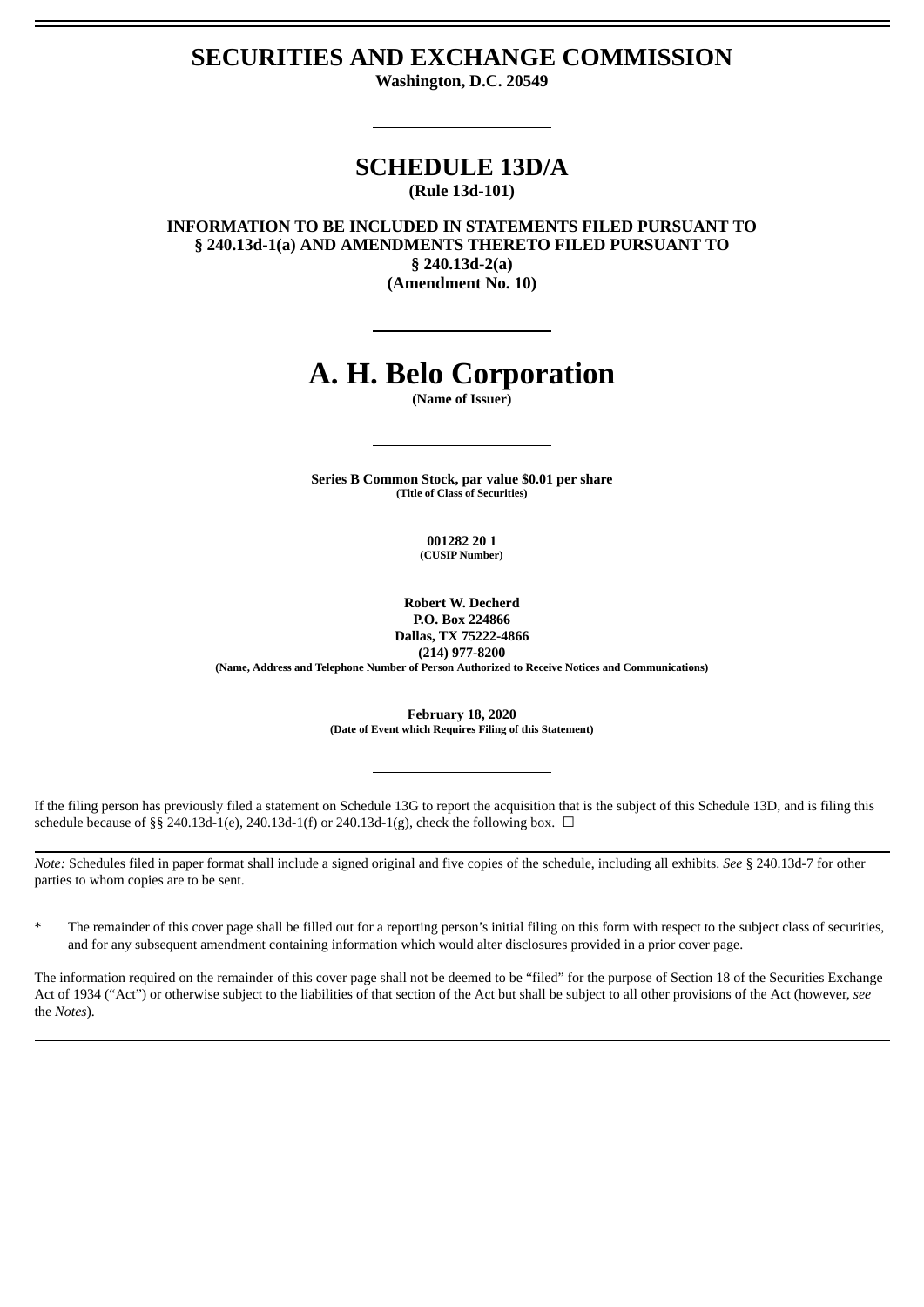| 1.                                                                                                                  | Names of Reporting Persons                                                           |     |                                 |  |
|---------------------------------------------------------------------------------------------------------------------|--------------------------------------------------------------------------------------|-----|---------------------------------|--|
|                                                                                                                     | Robert W. Decherd                                                                    |     |                                 |  |
| Check the Appropriate Box if a Member of a Group (See Instructions)<br>$\overline{2}$ .<br>(a) $\Box$<br>(b) $\Box$ |                                                                                      |     |                                 |  |
|                                                                                                                     |                                                                                      |     |                                 |  |
| 3.                                                                                                                  | <b>SEC Use Only</b>                                                                  |     |                                 |  |
| 4.                                                                                                                  | Source of Funds (See Instructions)                                                   |     |                                 |  |
|                                                                                                                     | PF                                                                                   |     |                                 |  |
| 5.                                                                                                                  | Check if Disclosure of Legal Proceedings Is Required Pursuant to Items 2(d) or 2(e)  |     |                                 |  |
|                                                                                                                     | П                                                                                    |     |                                 |  |
| $\overline{6}$ .                                                                                                    | Citizenship or Place of Organization                                                 |     |                                 |  |
|                                                                                                                     | <b>United States</b>                                                                 |     |                                 |  |
|                                                                                                                     |                                                                                      | 7.  | <b>Sole Voting Power</b>        |  |
| Number of<br><b>Shares</b><br>Beneficially<br>Owned by                                                              |                                                                                      |     | 2,257,799(1)                    |  |
|                                                                                                                     |                                                                                      | 8.  | <b>Shared Voting Power</b>      |  |
|                                                                                                                     |                                                                                      |     | 4,631(2)                        |  |
|                                                                                                                     | Each<br>Reporting                                                                    | 9.  | <b>Sole Dispositive Power</b>   |  |
| Person<br>With                                                                                                      |                                                                                      |     | 2,257,799(1)                    |  |
|                                                                                                                     |                                                                                      | 10. | <b>Shared Dispositive Power</b> |  |
|                                                                                                                     |                                                                                      |     | 4,631(2)                        |  |
| 11.1                                                                                                                | Aggregate Amount Beneficially Owned by Each Reporting Person                         |     |                                 |  |
|                                                                                                                     | 2,262,430(1)(2)                                                                      |     |                                 |  |
| 12.                                                                                                                 | Check if the Aggregate Amount in Row (11) Excludes Certain Shares (See Instructions) |     |                                 |  |
|                                                                                                                     | $\boxtimes$                                                                          |     |                                 |  |
|                                                                                                                     | 13. Percent of Class Represented by Amount in Row (11)                               |     |                                 |  |
|                                                                                                                     | 91.6%                                                                                |     |                                 |  |
|                                                                                                                     | 14. Type of Reporting Person (See Instructions)                                      |     |                                 |  |
|                                                                                                                     | IN                                                                                   |     |                                 |  |

(1) Includes 1,957,508 shares of Series B Common Stock held by Mr. Decherd directly and 300,291 shares of Series B Common Stock held by The Decherd Foundation, a charitable foundation established by Mr. Decherd and his spouse and for which Mr. Decherd serves as Chairman and director. The number does not include 240 shares of Series B Common Stock owned by Mr. Decherd's spouse, as to which shares Mr. Decherd disclaims beneficial ownership.

(2) Includes 4,631 shares of Series B Common Stock that are held by Mr. Decherd in joint tenancy with his spouse.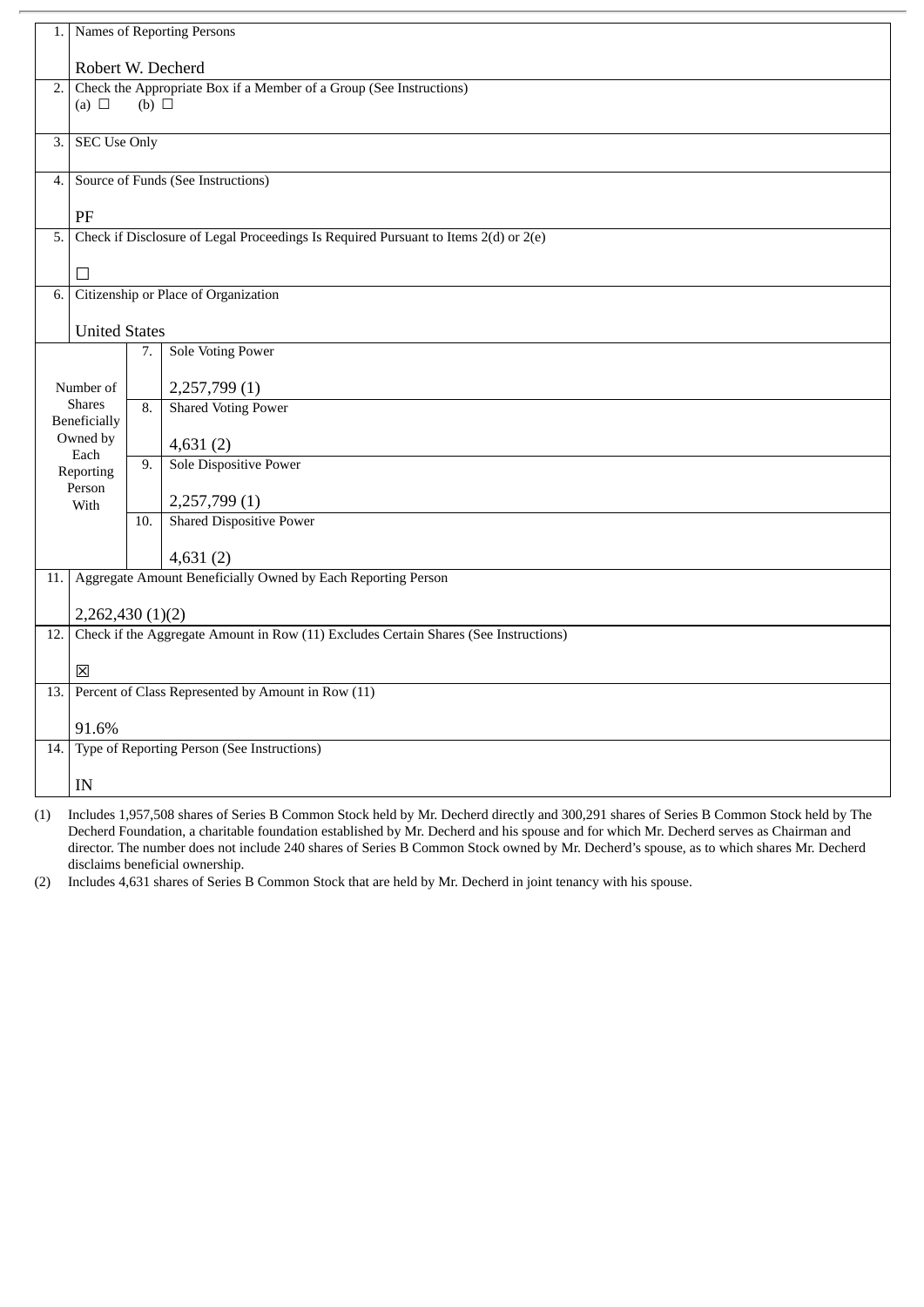This Amendment No. 10 to Schedule 13D is filed to report the following changes to the information previously disclosed in Amendment No. 9 to Schedule 13D filed by Mr. Decherd on December 13, 2019. Except as amended and supplemented by this Amendment No. 10, all previous items on the Schedule 13D remain unchanged.

#### **Item 3. Source and Amount of Funds or Other Consideration.**

Item 3 is amended and supplemented to add the following information:

This Statement reflects the acquisition of 125,844 shares of Series B Common Stock by the Reporting Person from Molly Moroney in a privatelynegotiated transaction at a price of \$5.00 per share on February 18, 2020. The source of funds for such transactions was the Reporting Person's personal funds.

#### **Item 4. Purpose of Transaction.**

Item 4 is amended and supplemented to add the following information:

The Reporting Person acquired the additional 125,844 shares of the Issuer's Series B Common Stock reported herein in a privately-negotiated transaction because he believes the acquisition represents an attractive investment opportunity at the prices paid.

The Reporting Person intends to review his investment in the Issuer on a continuing basis and may, at any time, consistent with the Reporting Person's obligations under the federal securities laws, determine to increase or decrease his ownership of shares of the Issuer's Series A and B Common Stock through purchases or sales in the open market or in privately-negotiated transactions. The Reporting Person's review of his investment in the Issuer will depend on various factors, including the Issuer's business prospects, other developments concerning the Issuer, general economic conditions, financial and stock market conditions, the Reporting Person's personal financial situation, need for, and availability of capital, and any other facts and circumstances which may become known to the Reporting Person regarding his investment in the Issuer. At the time of filing this Amendment No. 10 to Schedule 13D, the Reporting Person has no plans to purchase additional shares of common stock in the open market in the immediate future. However, the Reporting Person may engage in privately-negotiated transactions in the future, may from time-to-time acquire additional shares of common stock under various benefit and compensation arrangements of the Issuer, and reserves his right to reevaluate his investment in the Issuer and to purchase additional shares in the open market or otherwise.

Except as may occur in the ordinary course of business of the Issuer, the Reporting Person has no present plans or proposals that relate to or would result in (i) an extraordinary corporate transaction, such as a merger, reorganization, or liquidation, involving the Issuer or any of its subsidiaries, (ii) a sale or transfer of a material amount of assets of the Issuer or any of its subsidiaries, (iii) any change in the board of directors or executive management of the Issuer or any of its subsidiaries, (iv) any material change in the present capitalization or dividend policy of the Issuer, (v) any other material change in the Issuer's business or corporate structure, (vi) changes in the Issuer's Certificate of Formation or bylaws or other actions that may impede the acquisition of control of the Issuer by any person, (vii) a series of securities of the Issuer being delisted from a national securities exchange or no longer being quoted in an inter-dealer quotation system of a registered national securities association, (viii) a series of equity securities of the Issuer becoming eligible for termination of registration pursuant to Section 12(g)(4) of the Securities Exchange Act of 1934, or (ix) any action similar to any of those described above. However, the Reporting Person, in his capacity as Chairman of the Board, President, and Chief Executive Officer may, from time to time, become aware of, initiate, and/or be involved in discussions that relate to the transactions described in this Item 4 and thus retains his right to modify his plans with respect to the transactions described in this Item 4 to acquire or dispose of securities of the Issuer and to formulate plans and proposals that could result in the occurrence of any such events, subject to applicable laws and regulations.

#### **Item 5. Interest in Securities of the Issuer.**

Item 5 is amended and supplemented to add the following information:

(a) As of the date of filing of this Statement, Mr. Decherd beneficially owns 2,262,430 shares of Series B Common Stock, representing approximately 91.6% of the Series B Common Stock based on the number of shares outstanding as of December 31, 2019. This includes (i) 1,957,508 shares held by Mr. Decherd directly, (ii) 300,291 shares held by the Foundation and (iii) 4,631 shares owned jointly by Mr. Decherd and his spouse. This number does not include 240 shares owned by Mr. Decherd's spouse, as to which shares Mr. Decherd disclaims beneficial ownership.

(b) As of the date of filing of this Statement, Mr. Decherd has (i) the sole power to vote and sole dispositive power over 2,257,799 shares of the Series B Common Stock (including 300,291 shares held by the Foundation) and (ii) the shared power to vote and shared dispositive power over 4,631 shares of the Series B Common Stock held jointly by him and his spouse.

(c) Except as disclosed in Item 3, Mr. Decherd has not effected any transaction involving shares of the Series B Common Stock of the Issuer during the past 60 days.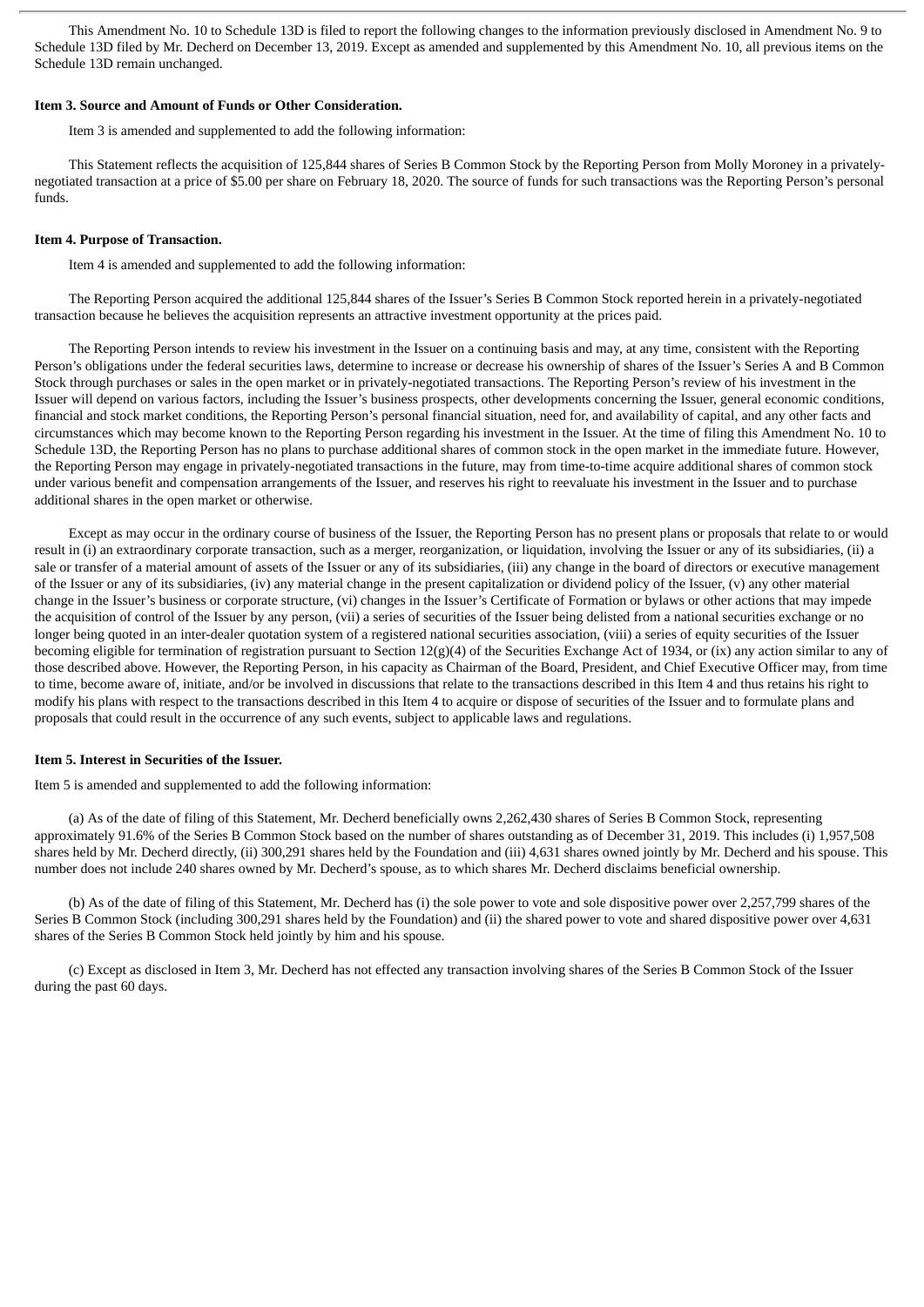(d) The Foundation has the right to receive dividends from, and sales proceeds of, the 300,291 shares of the Series B Common Stock reported as beneficially owned by Mr. Decherd as Chairman and director of the Foundation. As described in Item 6 below, in the event there is a sale of substantially all of the assets or a merger of the Company during the two-year period following December 9, 2019, Molly Moroney has the right to receive 85% of the difference between \$5.00 per share and any higher transaction price for the shares of Series B Common Stock. Other than as reported in this Item 5(d) and Item 6 below, no person other than the Reporting Person has the right to receive or the power to direct the receipt of dividends from, or the proceeds from the sale of, the shares of the Series B Common Stock set forth above.

#### (e) Not applicable.

## **Item 6. Contracts, Arrangements, Understandings or Relationships with Respect to Securities of the Issuer.**

Item 6 is amended and supplemented to add the following information:

Pursuant to a Letter Agreement effective February 18, 2020, between Mr. Decherd and Molly Moroney the Reporting Person agreed that, in the event there is a sale of substantially all of the assets or a merger of the Company during the two-year period following December 9, 2019, Mr. Decherd will pay Ms. Moroney 85% of the difference between \$5.00 per share and any higher transaction price for the shares of Series B Common Stock. A copy of that Letter Agreement is attached as an exhibit to this Amendment No. 10.

Other than as described in the immediately preceding paragraph, there is no contract, arrangement, understanding or relationship (legal or otherwise) among the persons named in Item 2 and between such persons and any person with respect to any securities of the Issuer, including but not limited to transfer or voting of any of the securities, finder's fees, joint ventures, loan or option arrangements, puts or calls, guarantees of profits, division of profits or loss, or the giving or withholding of proxies.

#### **Item 7. Material to be Filed as Exhibits.**

Item 7 is amended and supplemented to add the following information:

Letter Agreement effective February 18, 2020, between Mr. Decherd and Molly Moroney.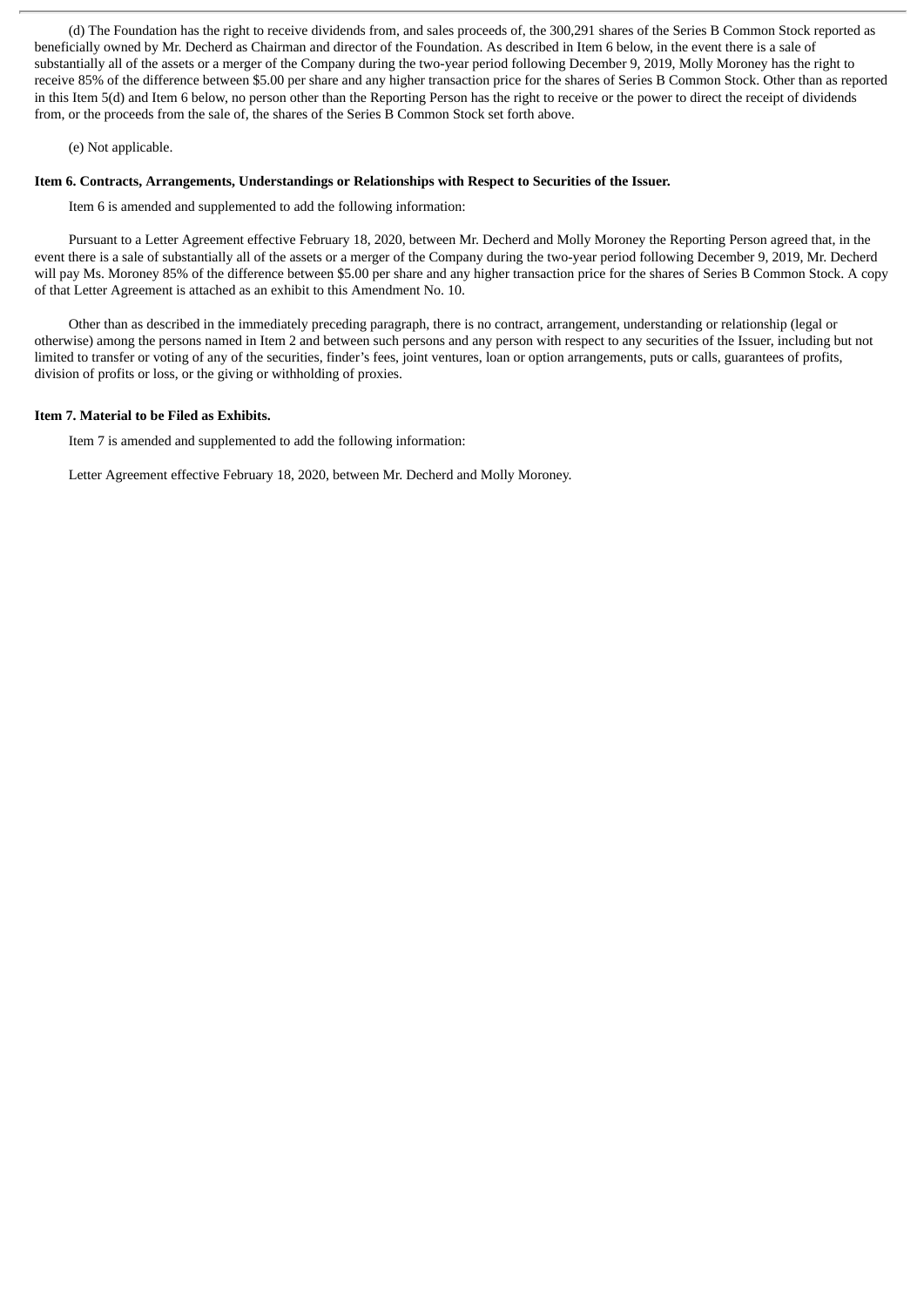## **SIGNATURE**

After reasonable inquiry and to the best of my knowledge and belief, I certify that the information set forth in this statement is true, complete and correct.

Dated: February 21, 2020 ROBERT W. DECHERD, individually

/s/ Robert W. Decherd

Robert W. Decherd